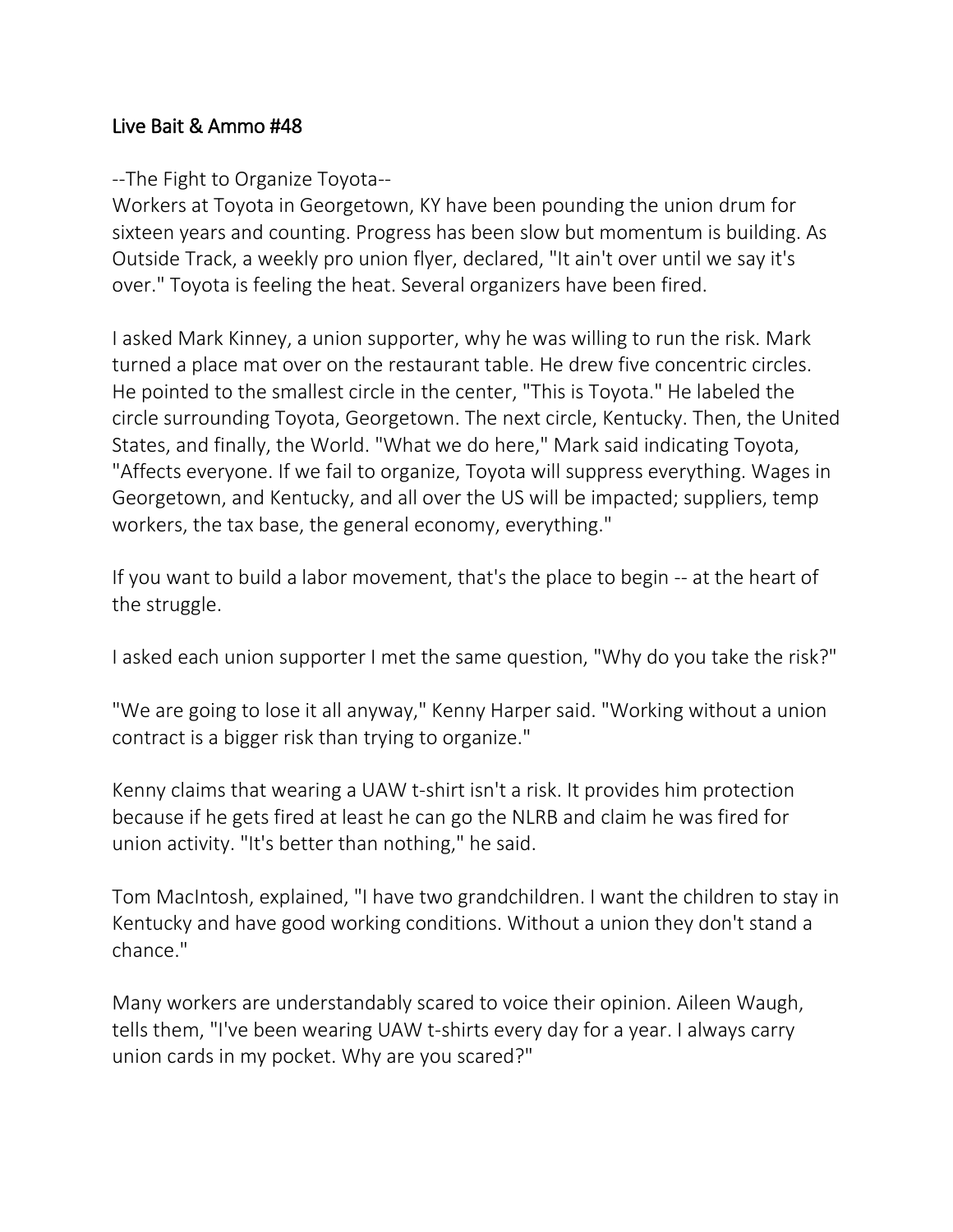They are scared they will lose their jobs, or the favor they are counting on from the boss, or their chance for an appointment off the line.

The pace on the line is merciless. Mark Miller lost his job due to a 4% restriction in shoulder movement; an injury sustained while mounting engines -- "one every 55 seconds."

The statistical likelihood of repetitive trauma injury increases in proportion to duration. The more you work, the more likely you are to get hurt. If you work on the assembly line at Toyota, incurring an injury isn't a risk, it's an inevitability. Each day brings a worker closer to the painful moment of truth.

Workers with as little as 1% restriction have been told that Toyota doesn't have a job for them. They are offered a minimal buy out and Workers Comp.

According to Inside Track, Toyota's weekly newsletter, by 2014 "some 1,700 team members will have attained 25 years of service."

There were at least 3,200 team members at Toyota at the end of 1989. Thus, 1,500 workers who should be eligible to retire are Missing In Action.

The number of MIA's is telling. Too many workers at Toyota are terminated prematurely because of injuries.

Pete Gritton, vice president of administration and human resources at Toyota in Georgetown KY, told the Detroit News that all downsizing has been through attrition.

Forty-seven percent of the original team members are MIA. Given that rate of attrition less than 29% will make it to retirement.

UAW members at the Big Three expect to work 30 years and very few withdraw without a full pension plus full medical coverage without premiums no matter what their age. A Big Three worker who retires at the end of the present contract at 48 years of age with thirty years seniority will receive a subsidy to compensate for social security until he or she comes of age, a combined benefit that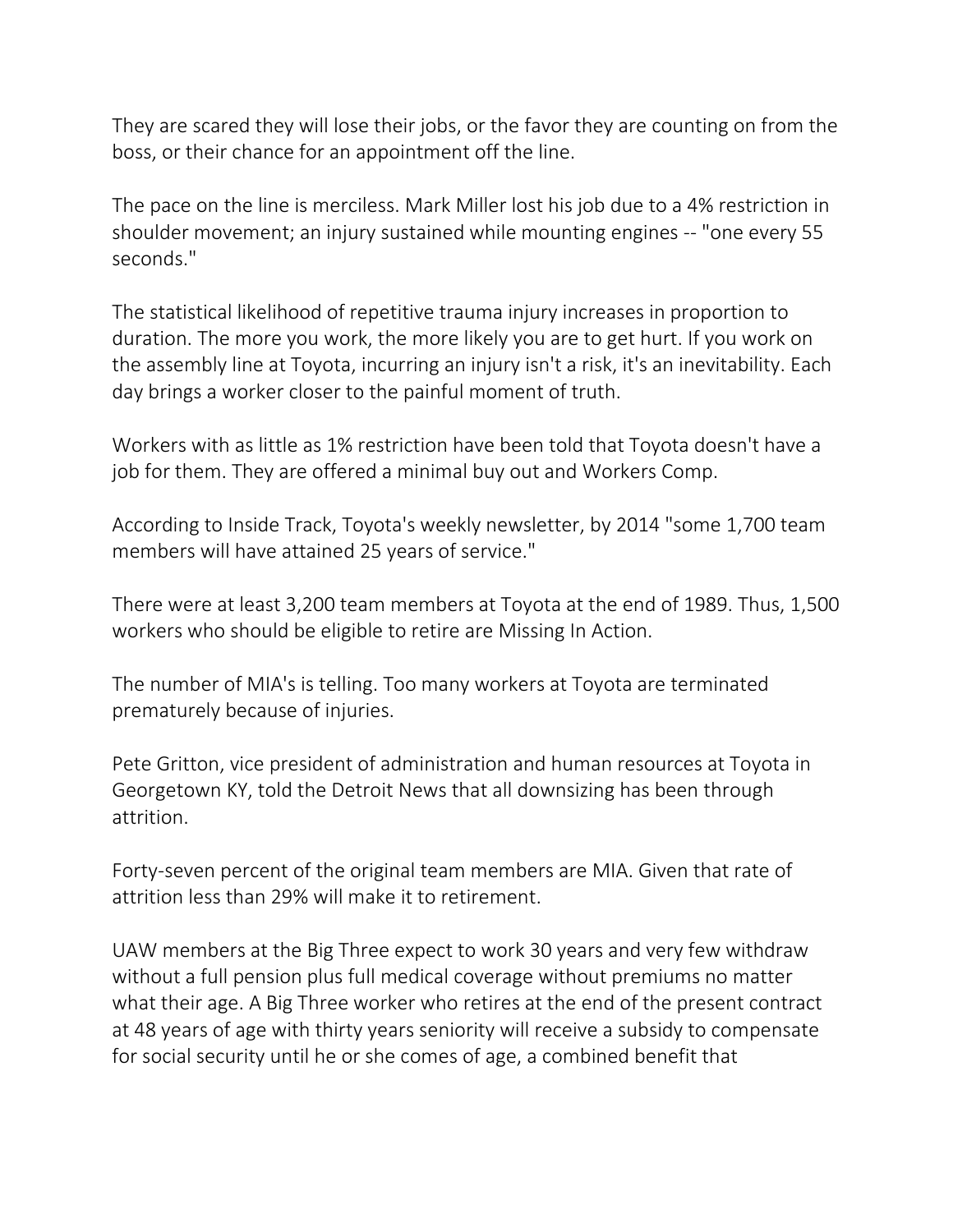guarantees \$3,020 per month and is traditionally enhanced with each new contract.

Toyota does not provide a defined pension. Toyota offers a defined "contribution". The average hourly worker at Toyota in Georgetown doesn't have a clue what their monthly retirement benefit will be. While a Toyota worker is eligible to retire after 25 years, they cannot begin collecting from their 401(k) pension plan until they turn 59 and 1/2 years old.

Brenda Donahue told me, "I am 52 years old. I have worked there since 1989 and have \$53,000 right now in my pension. I can retire at age 55 but I will have to pay 20% of my insurance and I won't be able to withdraw from my 401(k) until I am 59 and 1/2 years old."

She has no idea what the 20% premium will amount to. Toyota won't tell her. Also, Toyota reserves the right to "change, amend, or terminate" insurance. It's not a retirement plan, it's a crap game with loaded dice.

Jeff Allen, a production worker said he was willing to run the risk of organizing a union because, "I have two kids. I want to provide for them. I don't want them to provide for me because I have no insurance and an inadequate pension."

Perhaps the biggest hurdle for organizers is the fact that Toyota pays higher wages than other employers in the area. In such cases the only advantage of a union is better working conditions. But competition from non union plants has forced union shops to adopt some of the same dehumanizing processes as Toyota. The difference is, nothing stands between the worker and the meat grinder in a shop without a union.

The Toyota Production System better known as lean production was made famous by the book, The Machine That Changed the World. Its authors claim that under the Toyota system not only are workers guaranteed job security, high salaries and benefits, but also a "humanly fulfilling" alternative to mass production.

Takao Kimura, Assistant Professor of Nagoya Economics University, wrote in the Robo-Soken Journal: "I haven't seen such a description ever made as far from the reality."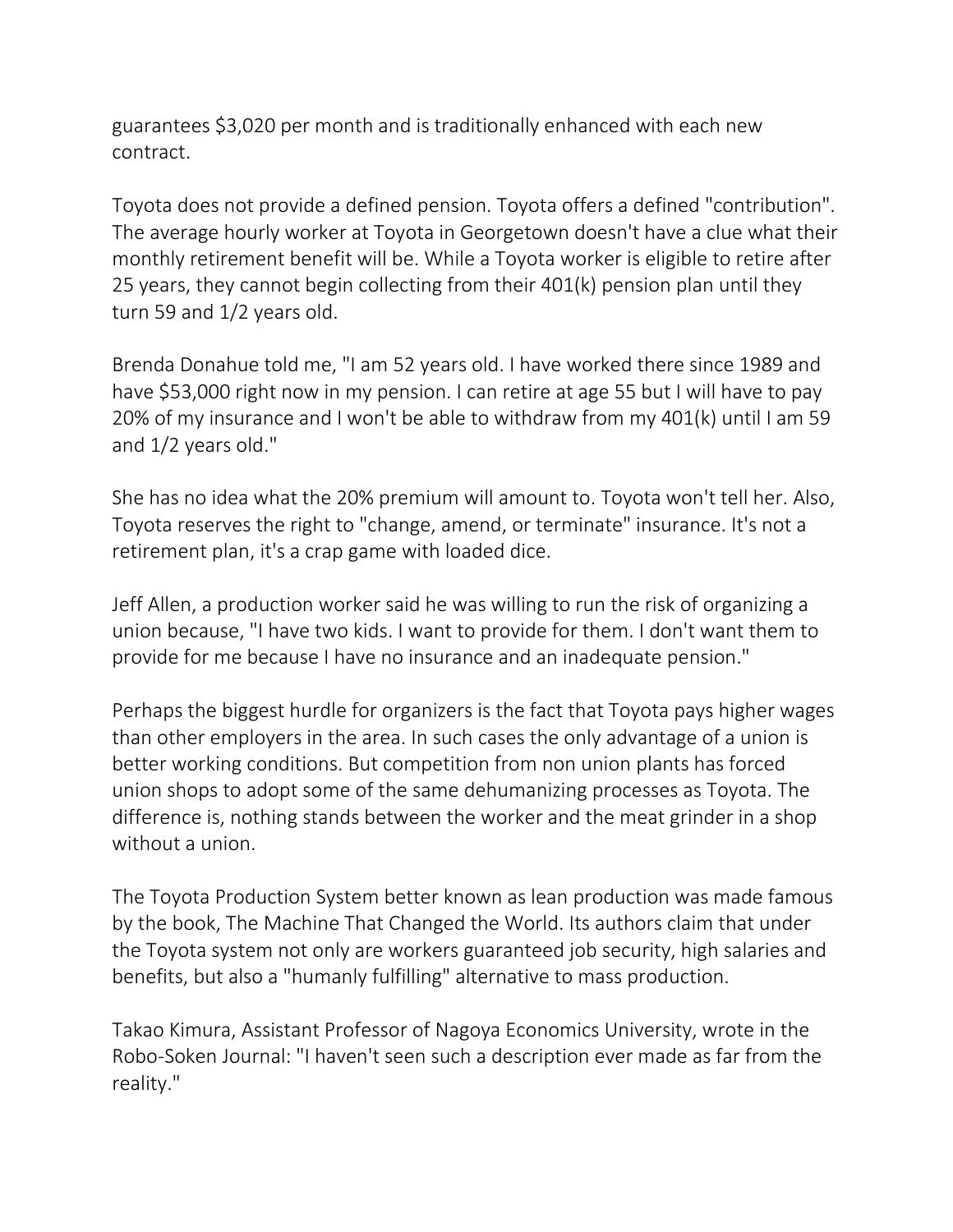Professor Kimura reports that lean production in Japan has spread to all sectors of the workforce. "Consequently, due to the stress caused by long working hours, intensive labor and excessive quota, sudden death from overwork has been seen among the workers of all job types and all ages."

In the final analysis it will be the employer who convinces workers to join a union by pushing them over the edge. The edge is creeping closer in Georgetown, KY.

Toyota insists that their safety record is as good or better than any UAW plant, but the truth hides behind the numbers. Workers at Toyota try to conceal their injuries. In the Toyota Production System no allowance is made for workers with restrictions because of injuries sustained on the job. If workers admit they are hurt, they may lose their job. Toyota can make pie in the sky promises about their retirement benefits but for most workers the chances of surviving Toyota's brutal regimen is weaker than a politician's promise.

Manuel Eads told me, "One day a team member passed out and had to be rushed to the hospital. I said, 'I wonder if it had anything to do with the fumes?' The Group Leader replied, 'Why is that your business?'"

Auto assembly is a high risk occupation. Few workers can survive twenty-five years on the line at Toyota. As Toyota tightens the screws and increases the use of temps and contract workers, opportunities for jobs off the line diminish. The only way to get off the line is favoritism. Seniority counts for nothing at Toyota.

According to Inside Track management expects 154 workers to accept a voluntary buy out which "will give the company opportunities to hire around 50 team members from its pool of current production temporaries." Apparently the other 104 jobs will not be filled. Inside Track claims that the buy outs will help management "achieve its long term staffing goals."

Union supporters at Toyota are mature. They know the human body wears out. They know The Machine That Changed the World requires a constant supply of human replacement parts. They know there's nothing "humanly fulfilling" about Lean Production.